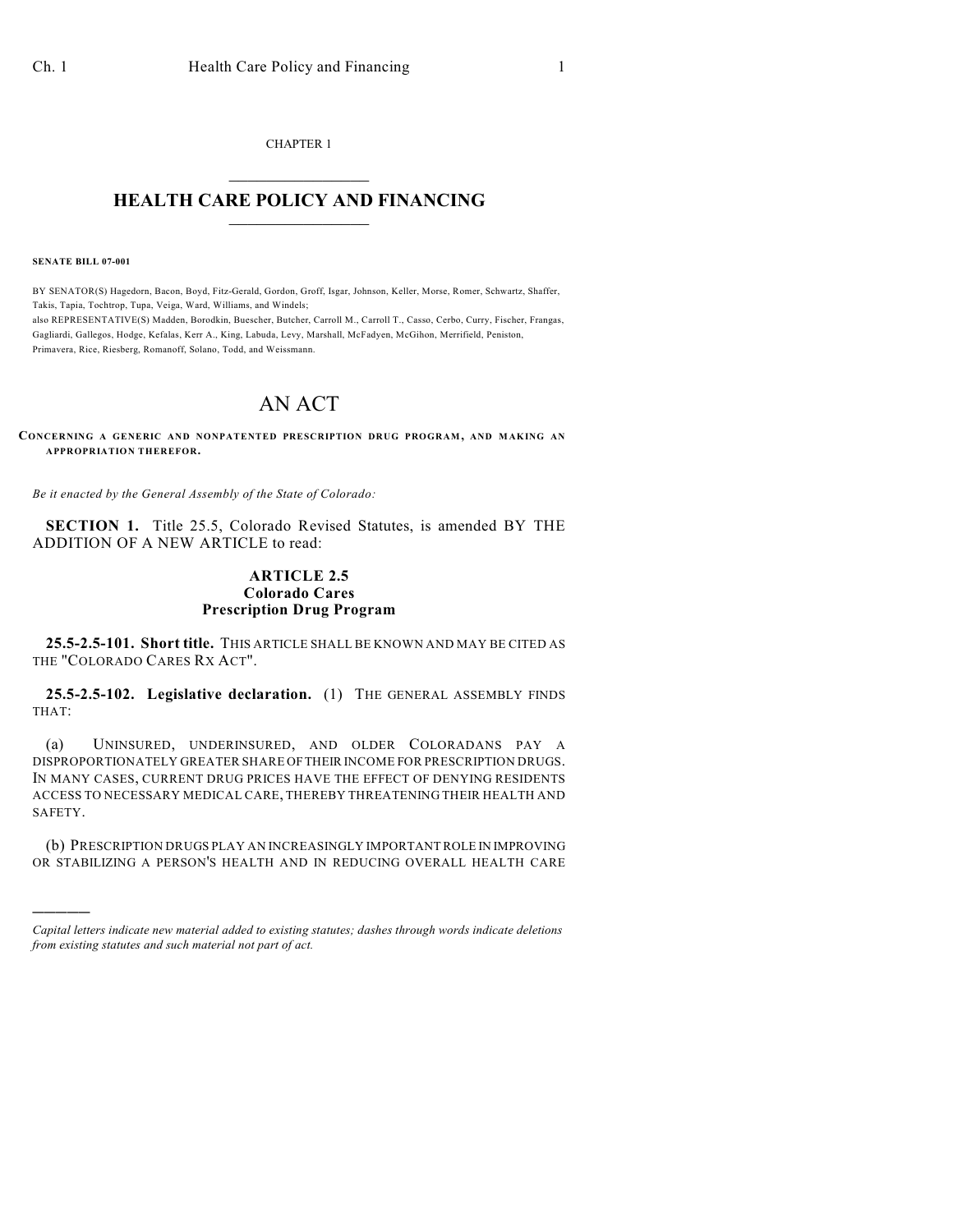COSTS;

(c) ADDITIONALLY, THE NEW MEDICARE PRESCRIPTION DRUG BENEFIT RESTRICTS PERSONS FROM PURCHASING INSURANCE IN ORDER TO FULLY COVER THEIR PRESCRIPTION DRUG NEEDS. THIS RESTRICTION ON A PERSON'S ABILITY TO PURCHASE ADEQUATE COVERAGE MAY THREATEN THE PERSON'S HEALTH AND SAFETY.

(d) CURRENTLY, THERE IS NO LIMIT ON THE AMOUNT THAT A PHARMACY MAY CHARGE FOR A GENERIC OR NONPATENTED DRUG, AND, ALTHOUGH SOME RETAIL PHARMACIES ARE OFFERING SOME GENERIC AND NONPATENTED DRUGS AT DISCOUNTED PRICES, THERE ARE NO GUARANTEES THAT THE PHARMACIES WILL CONTINUE TO DO SO.

(2) THE GENERAL ASSEMBLY, THEREFORE, DECLARES THAT IT IS NECESSARY TO PROVIDE A MECHANISM FOR PERSONS TO PURCHASE LOWER-COST GENERIC AND NONPATENTED PRESCRIPTION DRUGS THROUGH THE IMPLEMENTATION OF "COLORADO CARES RX ACT" IN ORDER TO PROTECT THE HEALTH OF UNINSURED, UNDERINSURED, AND OLDER COLORADANS WHILE AT THE SAME TIME PROTECTING PHARMACIES FROM BEARING THE COST OF PROVIDING THE DRUGS TO SUCH PERSONS.

**25.5-2.5-103. Definitions.** AS USED IN THIS ARTICLE, UNLESS THE CONTEXT OTHERWISE REQUIRES:

(1) "PARTICIPATING PHARMACY" MEANS A PHARMACY THAT ENTERS INTO AN AGREEMENT WITH THE STATE DEPARTMENT PURSUANT TO SECTION 25.5-2.5-104 (4).

(2) "PROGRAM" MEANS THE COLORADO CARES RX PROGRAM ESTABLISHED IN SECTION 25.5-2.5-104.

(3) "PROGRAM CARD" MEANS A CARD ISSUED PURSUANT TO SECTION 25.5-2.5-104 (4) THAT INDICATES A PERSON'S ELIGIBILITY TO PARTICIPATE IN THE PROGRAM.

**25.5-2.5-104. Program - rules.** (1) THERE IS HEREBY ESTABLISHED IN THE STATE DEPARTMENT THE COLORADO CARES RX PROGRAM TO PROVIDE GENERIC AND NONPATENTED PRESCRIPTION DRUGS TO ELIGIBLE PERSONS AT DISCOUNTED RATES.

(2) FOR PURPOSES OF THE PROGRAM, AN ELIGIBLE PERSON SHALL BE A PERSON:

(a) WHO IS A RESIDENT OF THE STATE OF COLORADO;

(b) WHO DOES NOT HAVE HEALTH INSURANCE AND IS NOT ELIGIBLE FOR MEDICAL ASSISTANCE PURSUANT TO ARTICLES 4 TO 6 OF THIS TITLE OR THE CHILDREN'S BASIC HEALTH PLAN PURSUANT TO ARTICLE 8 OF THIS TITLE; AND

(c) WHOSE FAMILY INCOME DOES NOT EXCEED THREE HUNDRED PERCENT OF THE FEDERAL POVERTY LEVEL, ADJUSTED FOR FAMILY SIZE.

(3) NOTWITHSTANDING THE PROVISIONS OF PARAGRAPH (b) OF SUBSECTION (2) OF THIS SECTION, THE STATE DEPARTMENT, AFTER CONSULTATION WITH HEALTH INSURANCE CARRIERS, MAY EXPAND ELIGIBILITY TO A PERSON WHO IS COVERED BY A HIGH DEDUCTIBLE HEALTH PLAN AS DEFINED BY THE STATE DEPARTMENT.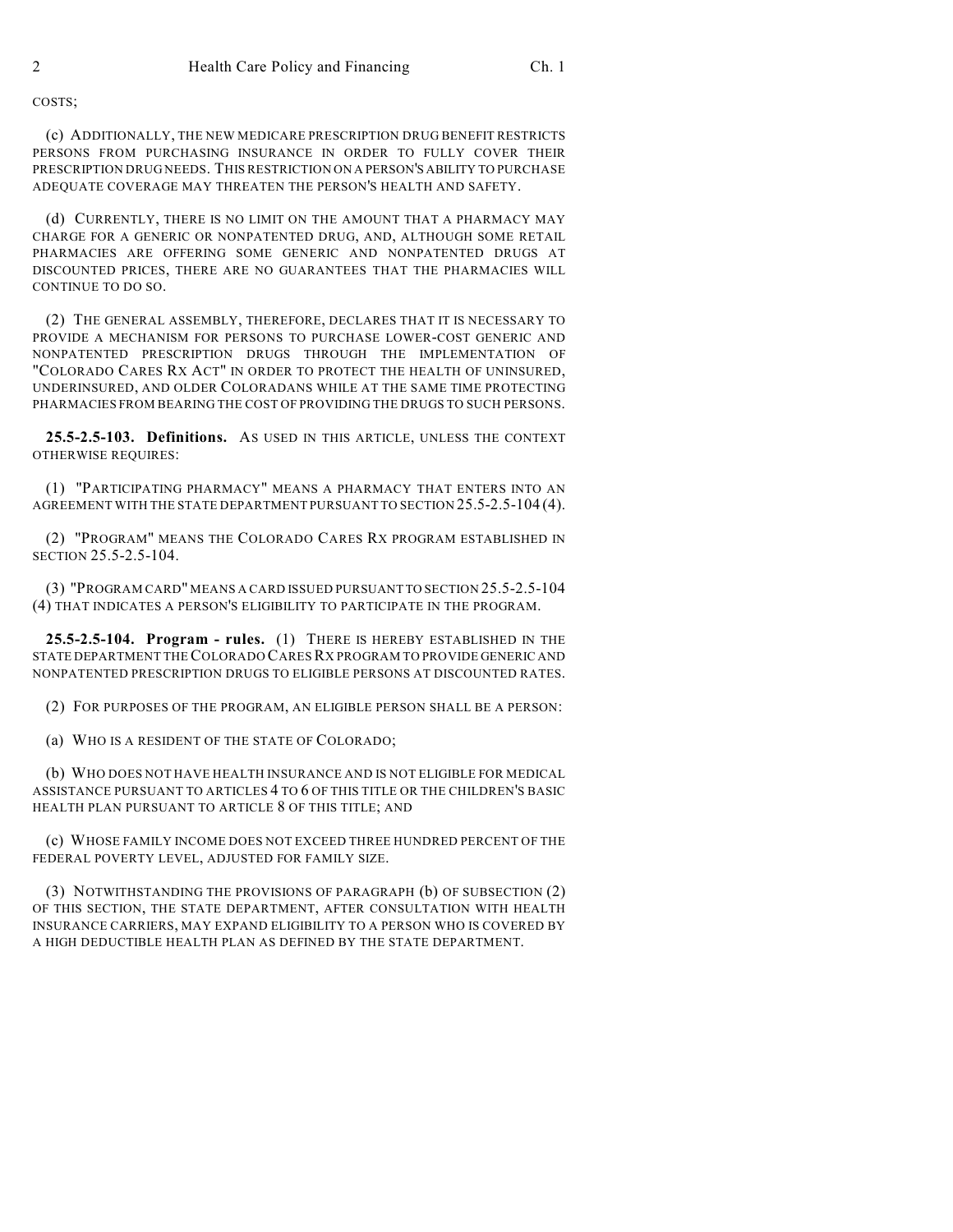Ch. 1 **Health Care Policy and Financing 3** 3

(4) TO PARTICIPATE IN THE PROGRAM, AN ELIGIBLE PERSON SHALL SUBMIT AN APPLICATION TO THE STATE DEPARTMENT ON A FORM APPROVED BY THE STATE BOARD BY RULE AND PAY A REGISTRATION FEE IN AN AMOUNT ESTABLISHED BY THE STATE BOARD BY RULE TO COVER THE ADMINISTRATIVE COSTS OF THE PROGRAM. THE REGISTRATION FEE ESTABLISHED BY THE STATE BOARD SHALL NOT EXCEED TWENTY DOLLARS AND SHALL BE DEPOSITED INTO THE COLORADO CARES RX PROGRAM FUND ESTABLISHED PURSUANT TO SECTION 25.5-2.5-105. THE STATE DEPARTMENT SHALL ISSUE TO AN ELIGIBLE PERSON WHO SUBMITS AN APPLICATION AND PAYS THE REQUIRED REGISTRATION FEE A PROGRAM CARD INDICATING THE PERSON'S ELIGIBILITY FOR THE PROGRAM.

(5) FOR PURPOSES OF THE PROGRAM, A PARTICIPATING PHARMACY SHALL BE A LICENSED OR REGISTERED PHARMACY THAT ENTERS INTO AN AGREEMENT WITH THE STATE DEPARTMENT AND AGREES TO PROVIDE GENERIC OR NONPATENTED DRUGS TO ELIGIBLE PERSONS THROUGH THE PROGRAM.

(6) (a) ON AND AFTER SEPTEMBER 1, 2007, A PARTICIPATING PHARMACY SHALL CHARGE A PERSON WHO PRESENTS A PROGRAM CARD FOR A THIRTY-DAY SUPPLY OF GENERIC OR NONPATENTED PRESCRIPTION DRUG THE LESSER OF:

(I) AN AMOUNT NEGOTIATED BETWEEN THE STATE DEPARTMENT AND THE GENERIC OR NONPATENTED DRUG MANUFACTURER THAT SHALL BE NOT LESS THAN THE AVERAGE MANUFACTURER PRICE AND NOT MORE THAN THE WHOLESALE ACQUISITION COST, PLUS A DISPENSING FEE ESTABLISHED BY RULE OF THE STATE BOARD; OR

(II) THE CUSTOMARY CHARGE FOR THE DRUG AT THE PARTICIPATING PHARMACY.

(b) A PARTICIPATING PHARMACY SHALL NOT BE REQUIRED TO SELL A GENERIC OR NONPATENTED DRUG FOR LESS THAN THE ACTUAL COST OF THE DRUG TO THE PHARMACY, PLUS THE DISPENSING FEE.

(7) NOTHING IN THIS ARTICLE SHALL PREVENT THE STATE DEPARTMENT FROM NEGOTIATING WITH ANY DRUG MANUFACTURER TO PARTICIPATE IN THE PROGRAM AND FROM INCLUDING ADDITIONAL DRUGS IN THE PROGRAM.

(8) (a) THE EXECUTIVE DIRECTOR SHALL APPOINT A COLORADO CARES RX PHARMACY ADVISORY COUNCIL, REFERRED TO IN THIS SECTION AS THE "COUNCIL", TO ADVISE THE STATE DEPARTMENT AND THE STATE BOARD ON RULES NECESSARY TO IMPLEMENT THE PROGRAM. THE COUNCIL SHALL CONSIST OF THE FOLLOWING THREE PERSONS:

(I) A REPRESENTATIVE OF A STATEWIDE ORGANIZATION OF PHARMACISTS;

(II) A REPRESENTATIVE OF A STATEWIDE ORGANIZATION OF INDEPENDENT PHARMACIES; AND

(III) A REPRESENTATIVE OF A STATEWIDE ORGANIZATION OF CHAIN PHARMACIES.

(b) MEMBERS OF THE COUNCIL SHALL NOT RECEIVE COMPENSATION NOR BE REIMBURSED FOR THEIR EXPENSES IN ATTENDING MEETINGS OF THE COUNCIL.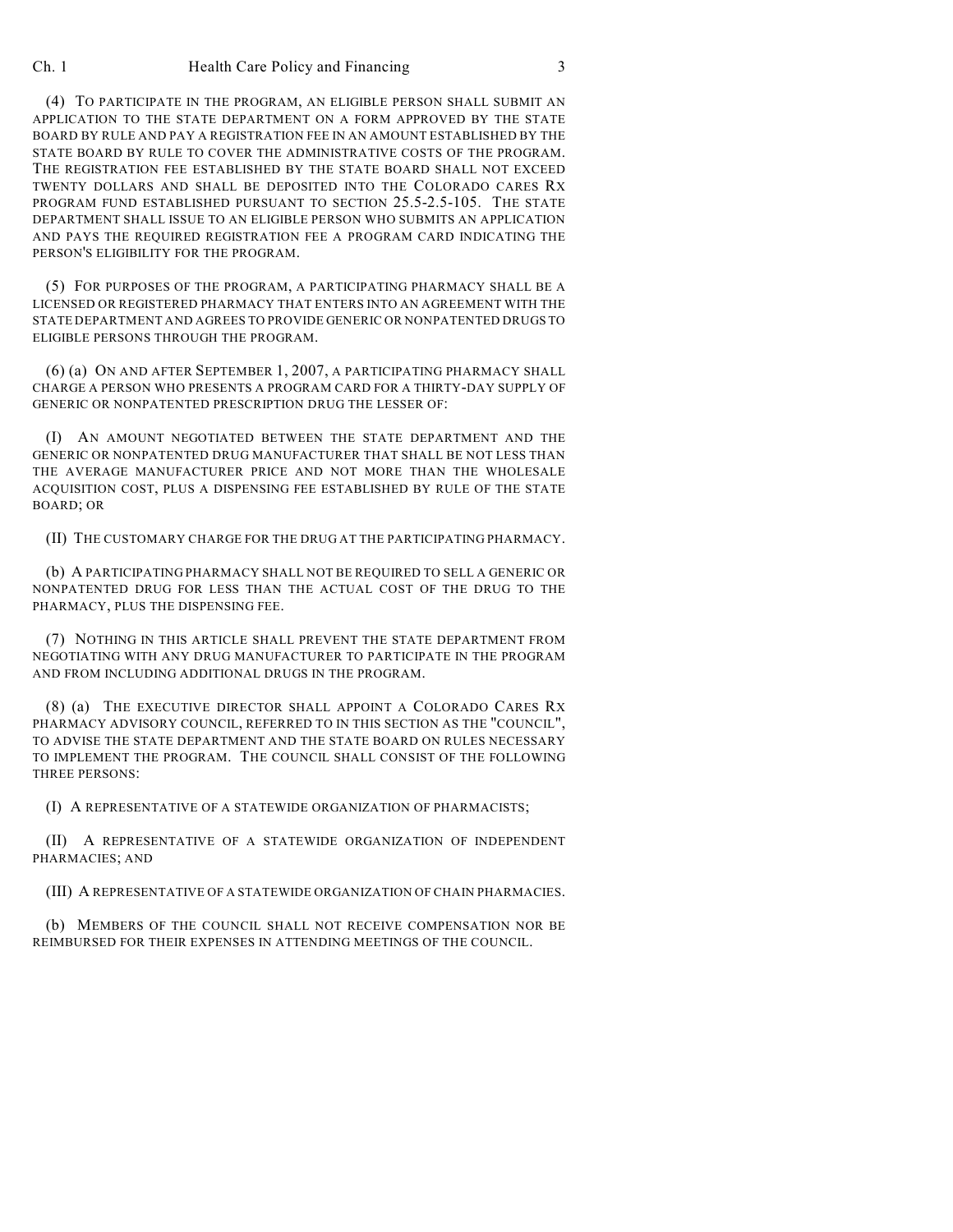(c) THIS SUBSECTION (8) IS REPEALED, EFFECTIVE JULY 1, 2009.

(9) A PERSON WHO KNOWINGLY MAKES A FALSE, FICTITIOUS, OR FRAUDULENT STATEMENT OR REPRESENTATION ON AN APPLICATION SUBMITTED PURSUANT TO SUBSECTION (4) OF THIS SECTION SHALL BE GUILTY OF A VIOLATION OF SECTION 18-8-503, C.R.S.

**25.5-2.5-105. Cash fund.** (1) THERE IS HEREBY CREATED IN THE STATE TREASURY THE COLORADO CARES RX PROGRAM CASH FUND, REFERRED TO IN THIS SECTION AS THE "FUND", THAT SHALL CONSIST OF REGISTRATION FEES PAID BY ELIGIBLE PERSONS PURSUANT TO SECTION 25.5-2.5-104 (3). THE MONEYS IN THE FUND SHALL BE SUBJECT TO ANNUAL APPROPRIATION BY THE GENERAL ASSEMBLY FOR THE DIRECT AND INDIRECT COSTS ASSOCIATED WITH THE IMPLEMENTATION OF THIS ARTICLE.

(2) ANY MONEYS IN THE FUND NOT EXPENDED FOR THE PURPOSE OF THIS ARTICLE MAY BE INVESTED BY THE STATE TREASURER AS PROVIDED BY LAW. ALL INTEREST AND INCOME DERIVED FROM THE INVESTMENT AND DEPOSIT OF MONEYS IN THE FUND SHALL BE CREDITED TO THE FUND. ANY UNEXPENDED AND UNENCUMBERED MONEYS REMAINING IN THE FUND AT THE END OF A FISCAL YEAR SHALL REMAIN IN THE FUND AND SHALL NOT BE CREDITED OR TRANSFERRED TO THE GENERAL FUND OR ANOTHER FUND.

(3) AFTER THE PAYMENT OF NECESSARY ADMINISTRATIVE EXPENSES, ANY GENERAL FUND MONEYS APPROPRIATED FOR THE FISCAL YEAR COMMENCING ON JULY 1, 2006, FOR IMPLEMENTATION OF THIS SECTION SHALL BE REPAID TO THE GENERAL FUND FROM THE FUND AS SOON AS POSSIBLE.

**25.5-2.5-106. Repeal.** THIS ARTICLE IS REPEALED, EFFECTIVE JUNE 30, 2013. PRIOR TO SUCH REPEAL, THE "COLORADO CARES RX ACT" SHALL BE REVIEWED AS PROVIDED IN SECTION 24-34-104, C.R.S.

**SECTION 2.** 24-34-104, Colorado Revised Statutes, is amended BY THE ADDITION OF A NEW SUBSECTION to read:

**24-34-104. General assembly review of regulatory agencies and functions for termination, continuation, or reestablishment.** (43.5) THE FOLLOWING AGENCIES, FUNCTIONS, OR BOTH, SHALL TERMINATE ON JUNE 30, 2013: THE "COLORADO CARES RX ACT", CREATED BY ARTICLE 2.5 OF TITLE 25.5, C.R.S.

**SECTION 3. Appropriation.** (1) In addition to any other appropriation, there is hereby appropriated, out of any moneys in the general fund not otherwise appropriated, to the department of health care policy and financing, for allocation to the executive director's office, for the fiscal year beginning July 1, 2006, the sum of one hundred forty-five thousand nine hundred twenty-seven dollars (\$145,927), or so much thereof as may be necessary, for the implementation of this act.

(2) In addition to any other appropriation, there is hereby appropriated, out of any moneys in the Colorado cares RX program cash fund created in section 25.5-2.5-105 (1), Colorado Revised Statutes, not otherwise appropriated, to the department of health care policy and financing, for allocation to the executive director's office, for